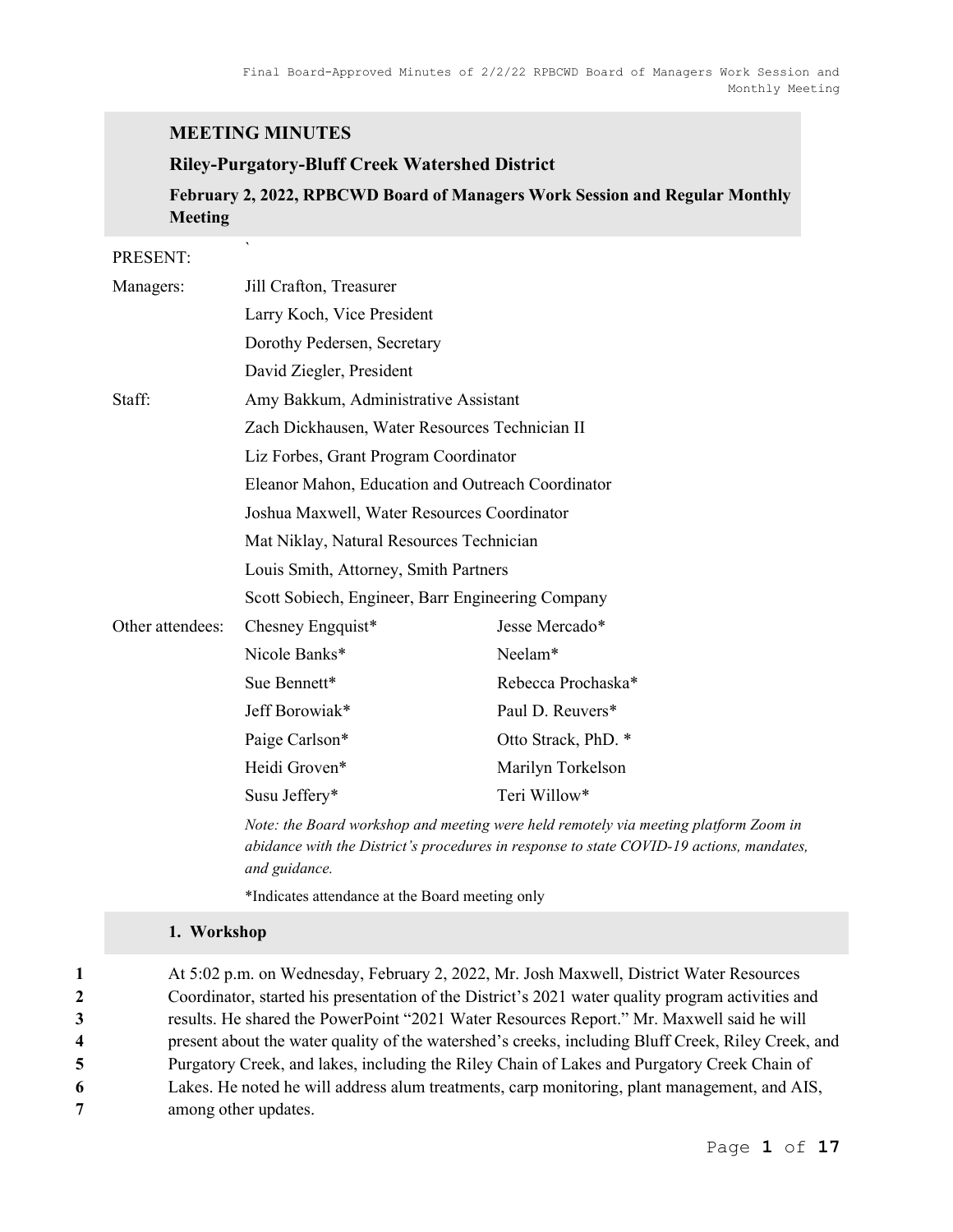- 8 Mr. Maxwell talked about the 2021 water quality monitoring program and monitoring sites. He provided details about impaired waters and the creeks' impairments. Mr. Maxwell gave a CRAS 10 update for Middle Bluff Creek.
- Mr. Maxwell noted the low water flows in 2021, explaining Lake Susan saw an increase in algae. Mr. Maxwell referenced the July and August algae results for Lake Susan, including record high blue-green algae. He reported on the response of Rice Marsh Lake to the alum treatment, explaining the lake responded really well. He stated cores from Rice Marsh Lake will be collected in February, and the data will help determine when the second dose of the alum treatment will 16 take place.
- Mr. Maxwell talked about zebra mussel population growth in Lake Riley, pointing out the growth 18 is very cyclical with booms and crashes. He said for example in Lake Riley the 2018 plate inspections showed 4 zebra mussels per plate, in 2020 there were 2,623 per plate, and in 2021 20 there were 574 per plate. He summarized the 2021 carp monitoring on Lake Riley. Mr. Maxwell noted there was a higher number of young of year captured in 2021, so the District will want to 22 consider installing a temporary barrier in the spring. Regarding Lake Riley aquatic vegetation, 23 Mr. Maxwell said the District will likely perform a treatment for Eurasian Watermilfoil this 24 spring.
- Mr. Maxwell reported on the Purgatory Creek and Purgatory Creek Chain of Lakes water quality, 26 highlighting that all the lakes in the chain met the state's water quality standard for clarity. He briefly talked about the 2021 alum treatment on Round Lake, and he said the City of Eden Prairie 28 conducted that treatment. He summarized the results of the Lotus Lake alum treatment and the 29 target areas that will be treated next. Regarding the zebra mussels survey for Lotus Lake, Mr. Maxwell reported no veligers have been found since the initial ones were discovered, and in 2021 no adults were seen on the 10 plates, the scanning survey resulted in no zebra mussels found, and 32 the eDNA sampling showed evidence in three deep-water sites.
- Mr. Maxwell ended the presentation with a report on Staring Lake's aquatic vegetation and 34 aquatic invasive species. He reported Eurasian milfoil has been steadily increasing since it was first found, and the District is planning a whole-lake Fluoridone treatment this year.
- Manage Koch said he has a number of questions and will provide them to Mr. Maxwell as to not take up time now. Manager Koch said he would like to see from Mr. Maxwell his general conclusions based on the data and any recommendations he has, based on the data shared, for continuing as is or modifying the District's 10-Year Plan. Manager Koch commented that future presentations such as this should be recorded, and the District should post the recording on its YouTube channel.
- Ms. Liz Forbes, District Grant Program Coordinator, presented on the District website update. She shared a PowerPoint presentation titled "Website Refresh," and she went through the proposed website updates. Ms. Forbes explained how the managers can provide feedback on the **proposed changes and asked for comments by February 14th.**
- The workshop concluded at 6:22 p.m.
-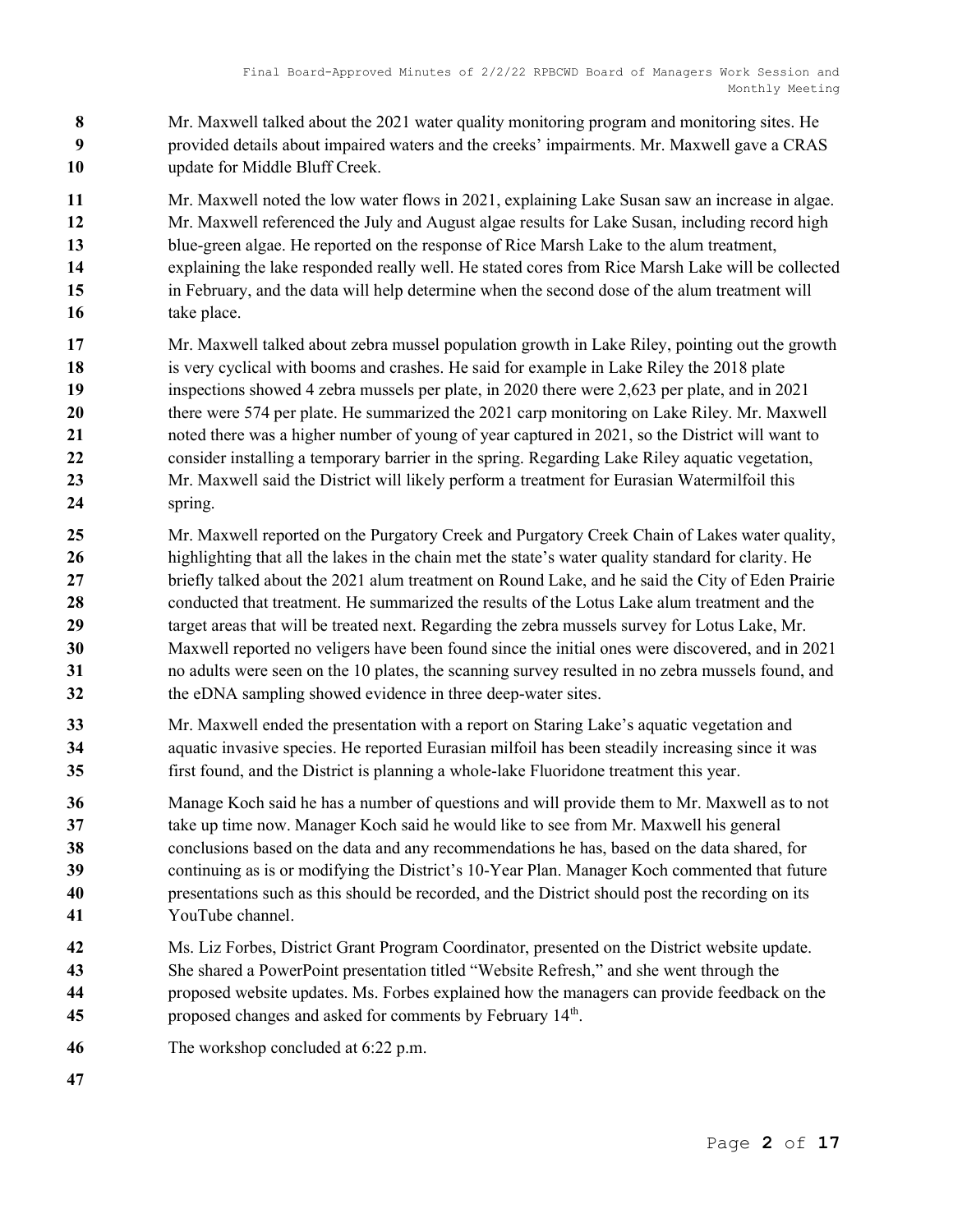## 2. Call to Order of Regular Monthly Meeting

President Ziegler called to order the Wednesday, February 2, 2022, Board of Managers Regular Meeting at 7:00 p.m. The meeting was held remotely via meeting platform Zoom.

## 3. Approval of Agenda

President Ziegler announced the agenda changes requested by District staff. He said staff requests adding an item to discuss a new application to the CAC and an update to the Board by Mr. Paul Reuvers. Attorney Smith clarified his recommendation is the update by Mr. Reuvers take place in closed session and be added to the agenda directly after item 10a – Attorney's Report. President Ziegler said one more agenda modification from staff is to accommodate the request by Professor Otto Strack for additional time to comment, over the three minutes allotted in the Matters of General Public Interest. President Ziegler said this item would come immediately after the Matters of General Public Interest.

- Manager Koch suggested the following agenda changes: adding as 6c the approval of new CAC applicant as CAC member, add to 6d his Board liaison update on the past CAC meeting, to table 61 item 7a – Accept January Staff Report - until the Board's next meeting, move item 7b – Accept 62 January Engineer's Report – and  $7g$  – Approve Resolution 2022-017 for Grant Agreement with Eden Prairie Schools for a Chloride Reduction Grant Funded by the Lower Minnesota Collaborative, and the item about the Chanhassen grant agreement off the Consent Agenda. Manager Koch requested adding a closed session to discuss Mr. Jeffery's leave of absence. Attorney Smith clarified one proposed closed session would be related to the performance evaluation of the District's Interim Administrator, Mr. Jeffery, and the item Mr. Reuvers is speaking to is a closed session to discuss litigation strategy in the Spring Valley Friends.
- Manager Koch requested moving item 8b Accept December Treasurer's Report and 8c Approve Paying of the Bills – to the Consent Agenda, and tabling 8e -Approval of Final Reconciliation of 2021 Budget – to a future meeting or the continuation of this meeting if there is one, tabling 8f - Approve Fee Schedule and tabling 8g – Lotus Lake Violations Report – until the Board's next meeting or meeting when staff is prepared to speak on the item. President Ziegler requested moving item 9a – Duck Lake Outlet Elevation off of tonight's agenda and adding it to 75 the Board's next meeting. Manager Koch noted he has two items to report under item 10d – Manager Report.
- Manager Koch moved to adopt the agenda with the modifications just presented. Attorney Smith recommended the Board add to the agenda after item 8a, which is now the closed session Evaluation of the Interim Administrator, a new item – the Appointment of a Temporary Interim 80 Administrator. Manager Koch accepted the recommendation of Attorney Smith as a friendly amendment to his motion. Manager Pedersen seconded the motion. Manager Koch made the 82 friendly amendment to table item 8d – Accept 2021 Scoresheet. Manager Pedersen accepted the friendly amendment.
- Upon a roll call, the motion carried 4-0 as follows: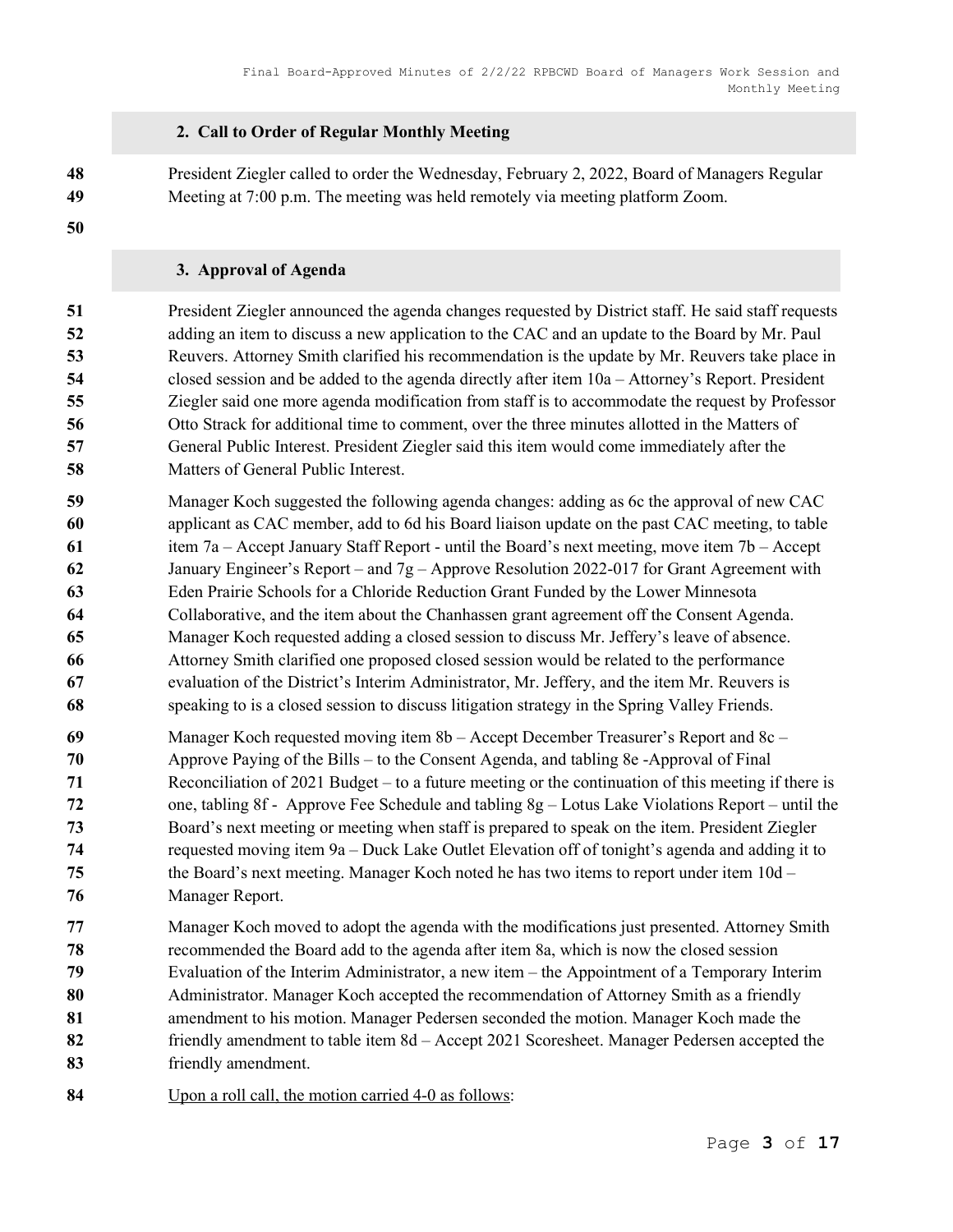| Manager  | Action |
|----------|--------|
| Crafton  | Aye    |
| Koch     | Aye    |
| Pedersen | Aye    |
| Ziegler  | Aye    |

### 3. Matters of General Public Interest

87 President Ziegler summarized the District's process for raising matters of public interest.

88 Ms. Sue Bennett stated it is her goal tonight and the goal of others who will speak tonight to share 89 information with the Board and informally ask the Board to cancel the Spring Road permit. She listed the order of presenters and turned the floor over to the next presenter.

Ms. Chesney Engquist said she will be speaking tonight on biological imperative and ethical imperative. She said regarding biological imperative, biological imperative number 1 is she drinks water out of Minneaquan, which is sometimes known as Fredrick Miller Spring. Ms. Engquist said by compositions she is 70% water that comes from the watershed district this Board protects. She said it's essential to her to understand the implication and impacts of any given project, action, or permit taken or granted by the Watershed Board. Ms. Engquist said she believes that in the District's strategic action plan there's an opportunity to examine the infrastructure rating of the segment of the creek that surrounds the spring. She said it is ranked quite lowly and as far as drinking water goes, we might want to examine that level of infrastructure and pay a little more attention and prioritize that segment of the spring. She said biological imperative number 2 is the situation where carbon cycling on the planet is out of 102 balance to the tune of way too many parts per million of carbon dioxide in the atmosphere. She said it is her biological imperative to make sure we are considering any amount of canopy tree cover mycorrhizal network, which is sequestering the carbon and cycling oxygen into the air. Ms. Engquist said this project also would impact greatly in terms of deforestation and our carbon impact-footprint. She said what you have is a priority corridor of natural resource protection, and she referenced the county GIS map of the corridor along the river. Ms. Engquist said the parcel in 108 question is an open green space where surrounding it is quite a bit of land that is a high percentage of impervious surface, and she doesn't believe the cumulative impacts of that impervious surface increase has been studied, and she believes that needs to be considered. Ms. Engquist said regarding ethical imperative, her family has been in this land for five generations and has profited from the euro-colonial-industrial-centric practices for that time, and it's appropriate and time now to give back and to make that right. She said she is here to acknowledge that this area is Dakota territory and sacred land, and it is not for her to profit or for any of us to profit, so we need to make that right and take into consideration the cultural 116 significance of this place. Ms. Engquist said regarding the second ethical imperative, she is an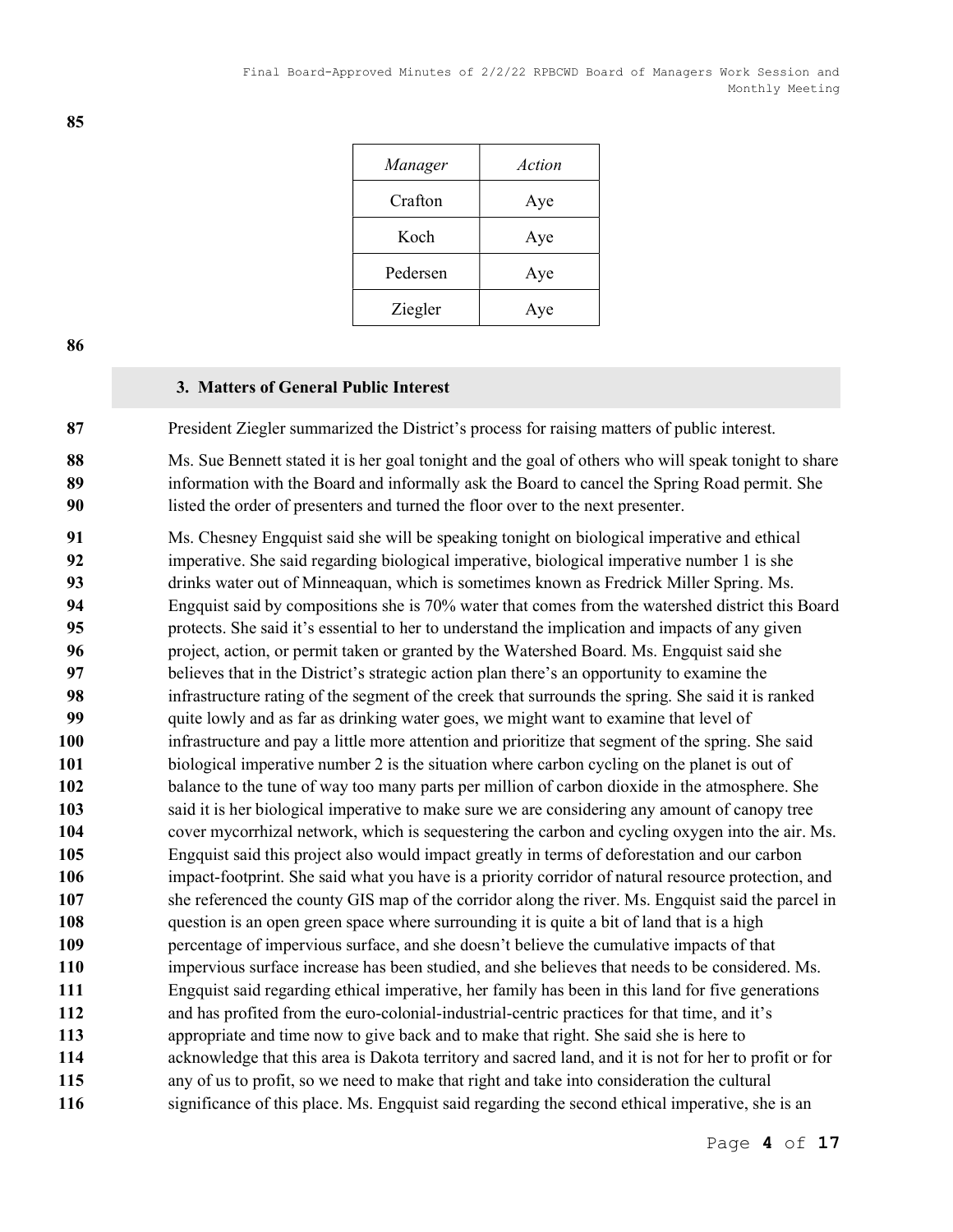engineer, so when she learned about the potentially catastrophic design shortcomings and inadequacy of the safety analysis, she read Dr. Strack's reports and reached out to her civil engineering colleagues from the U and government agencies, and they have all reiterated and confirmed Dr. Strack's preeminence in his field. She said she appreciates the Board taking time this evening to hear what Dr. Strack has to say and his insights. Ms. Engquist said she believes the Board will have enough information after that report, but if the Board doesn't, she suggested 123 the Board spend time in a special meeting with Dr. Strack to come to an understanding of what is essential to make sure this project that is proposed is safe, and right now it is not. She urged the managers to adhere to the hundreds of letters of petition as well as the months-long series of 126 testimonials from the public that the right thing to do and what we are called to do based on our biological and ethical imperative is to cancel this permit and to make sure we are protecting the 128 land. She said she hopes that after this evening, we have an opportunity to move forward and begin examining the critical infrastructure and cultural significance around this portion of the creek that's adjacent to the spring. She thanked the Board for its time.

- Ms. Nicole Banks thanked the Board for this opportunity to speak. She said she knows there are many perspectives on this topic, and one perspective she represents is that of the American E movement. She said there is new evidence showing this is a sacred site. She said we would like to ensure the future generations get to enjoy the resources and have the history connected to our past recognized and heard. Ms. Banks said she would like the Board to cancel the permit. She said building here is not something we want, and we are going to continue to monitor what happens. Ms. Banks said so if this just way to find a loop to get rid of the lenses, there is more interest in 138 the community, and leaders have asked her to be the point of contact for what happens in this 139 situation. She asked for that land to be protected, and she thanked the Board for listening.
- Ms. Rebecca Prochaska thanked the Board for the opportunity to speak. She said she sent an email earlier today addressed to all of the managers. She explained the email was a summary of her concerns. Ms. Prochaska said she won't go into detail about the information in her email, but 143 she wants to preface Dr. Strack's presentation by stating that a lot of the prior discussion and assessment on this permit was solely on the slope stability study back in August. She said what was overlooked was the placement of the infiltration basins, which is another serious safety concern as it relates to the engineering design. Ms. Prochaska remarked she is happy the Board will hear Dr. Strack speak on that topic as he definitely has the experience and credentials. She 148 pointed out she has done further homework and found specific watershed rules, C, D, and J, are not being met. Ms. Prochaska said she heard the sellers are trying to cancel the purchase agreement, and with that along with the safety issues and the non-conformity to rules, she is asking the watershed to cancel permit 2021-012. She said if the stance is being taken that the project is being abandoned, then why would the Watershed District want to spend more time, money, and resources on something that's not going to happen. Ms. Prochaska asked why the District wouldn't just cancel the permit and why would the District keep the permit in place. She asked again for the District to cancel the permit because it is still alive and can be transferred. Ms. Prochaska said the Board will hear from Dr. Strack on why that's a bad idea.
- 
-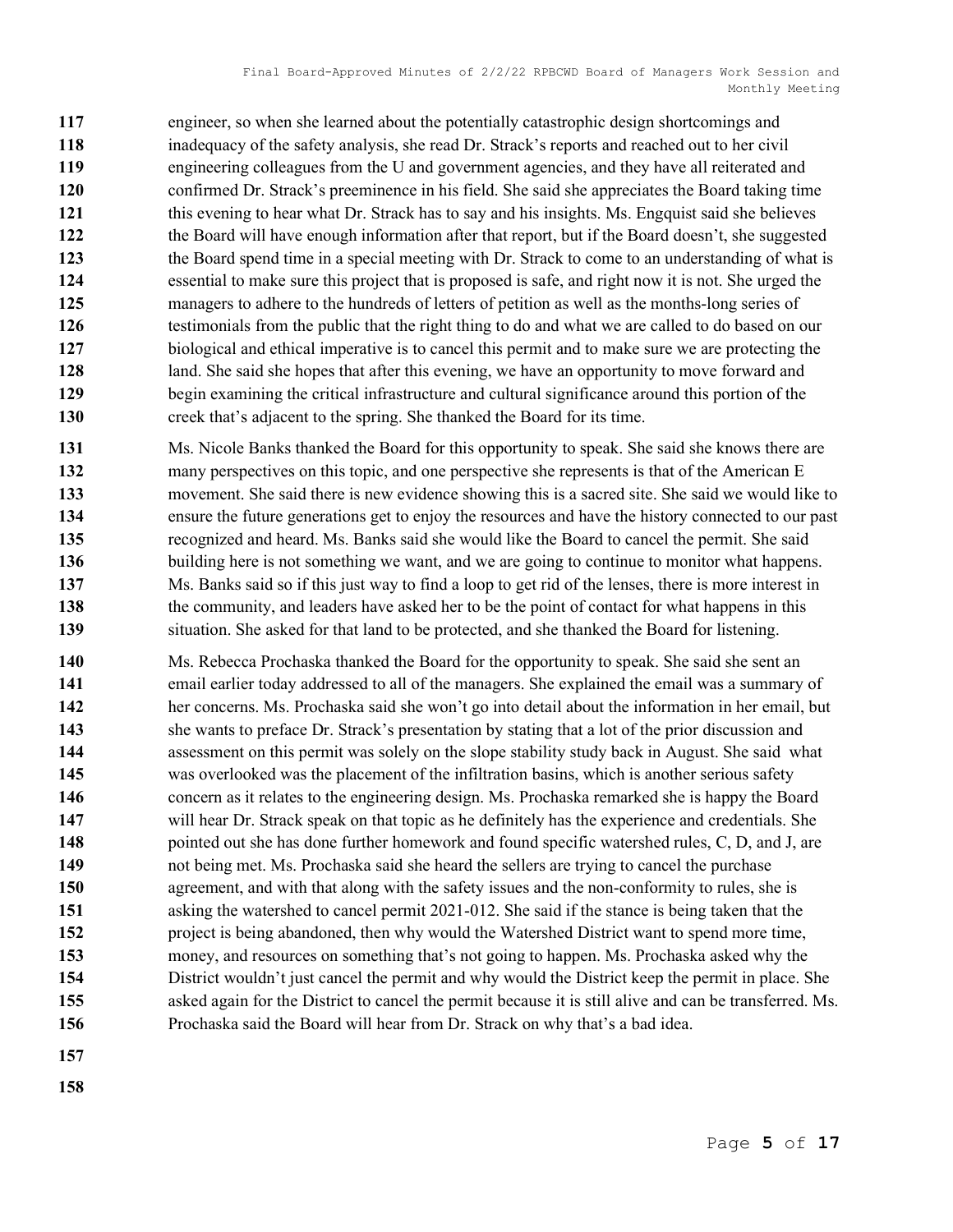## 4. Dr. Paul Strack Comments

| 160 | Mr. Paul Strack, PhD., shared his screen to show illustrations depicting soil with water in its          |
|-----|----------------------------------------------------------------------------------------------------------|
| 161 | pores and the pores interconnected, noting that as pore pressure (water pressure) increases, the         |
| 162 | pressure pushes the solid particles apart, which weakens the soil. He said this is a problem in          |
| 163 | dealing with tremendous rainstorms and the resulting runoff. Dr. Strack said a solution being            |
| 164 | utilized to deal with all the runoff is trying to capture some of the rainfall in a catch basin and      |
| 165 | infiltrate it into the ground. He said this is a good idea, but the problem is if it is done in a slope, |
| 166 | it's no longer such a good idea.                                                                         |
|     |                                                                                                          |

- Dr. Strack provided an explanation about soil particles, water movement, and soil stability, as depicted in his illustration. He said regarding infiltration on a slope, when the pressure on soil pores from water increases, the pressure pushes the soil particles apart, and the soil becomes weaker. He explained if a basin is filled with water very rapidly, then the pressure in the soil and on the slope also increases very rapidly, before the water can flow away, inducing weakness.
- Dr. Strack said examining the stability of a slope is very difficult. He said it needs to be done using very sophisticated field programs, such as FLAC3D as used by Barr Engineering. Dr. Strack said in his opinion, before doing a project like the one proposed in Eden Prairie and before building these kinds of slopes with infiltration ponds, quite a bit of research needs to be done. He stated the evaluations that have taken place are standard engineering practice, but the problem is 177 that's no longer good enough. Dr. Strack said things like he has described can drastically change what can happen in these slopes. He said as an engineer, he is really worried about the proposed building on the slope and being faced with a collapsed slope with buildings on it, which is a risk 180 that can't be taken.
- Dr. Stack said he is not saying he is certain that the building can't be done, but he is certain it hasn't been examined carefully enough. He commented he has been involved in a project similar 183 to this one, and in that case, the project was cancelled because of this issue. Dr. Strack said whatever happens here, he will try to get money to do the analysis for the state and get engineering practices updated. He said as conditions changes, engineering practices need to be 186 changed. Dr. Strack said it is out of concern for safety that he shares this information. He said he 187 is not certain the slope would fail, but he is certain it would make the slope a lot less stable.
- 
- 5. Reading and Approval of Meeting Minutes
- 189 a. January 5, 2022, RPBCWD Board of Managers Regular Monthly Meeting Manager Ziegler moved to approve the minutes of the January 5, 2022, Board of Managers Regular Meeting. Manager Crafton seconded the motion. Manager Pedersen noted a correction to be made to the recorded votes on page 16 regarding the banking signatures, to replace the word Pedersen with Ay. She said on line 688 to insert the word "meeting" after "Personnel Committee" and later in that section add " to recommend to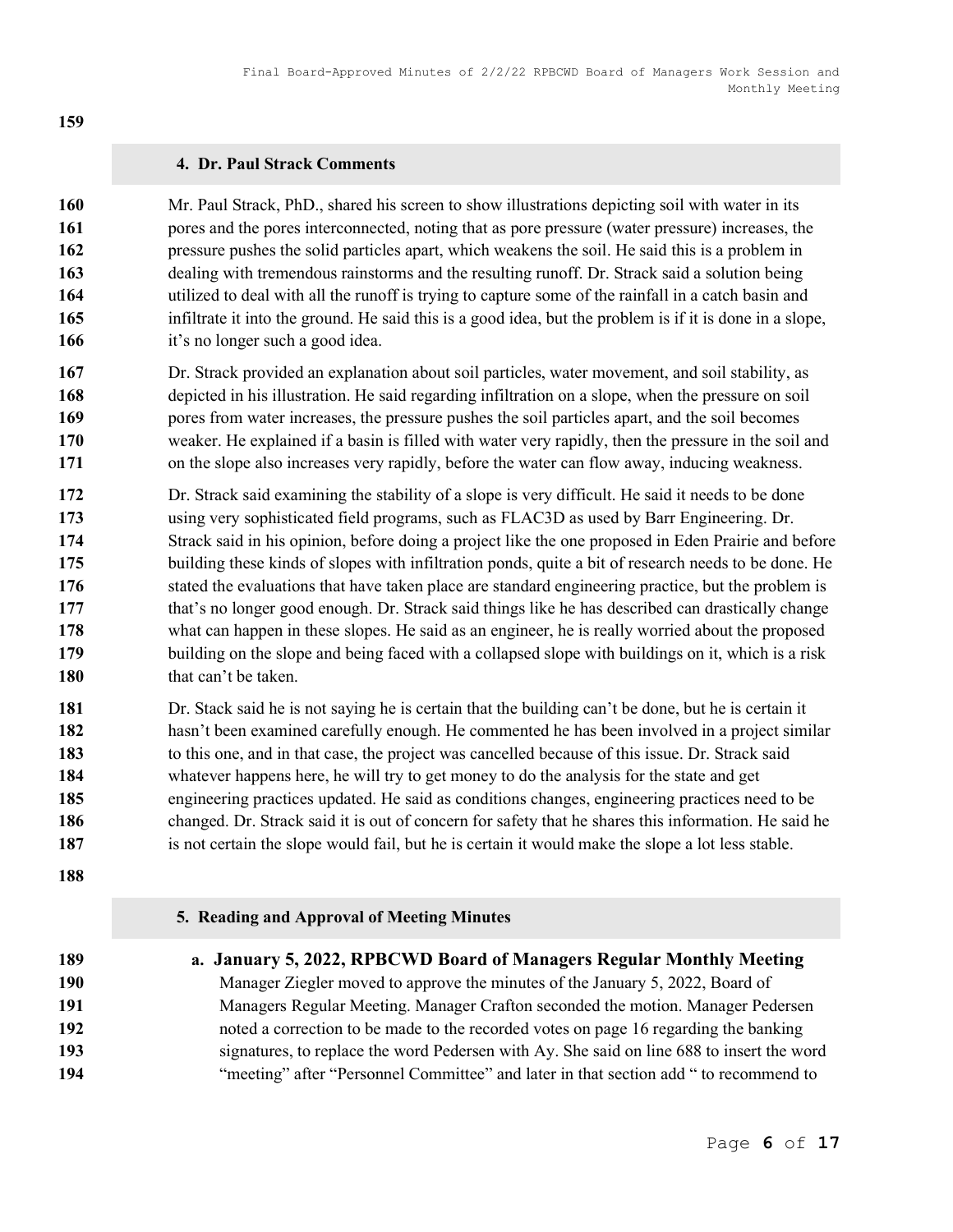195 the Board." Manager Crafton noted on line 244 to remove TAC and insert CAC and again 196 on line 268. Manager Ziegler and Manager Crafton concurred to the changes requested.

197 The managers agreed by consensus to the amendments to the minutes as described. Upon 198 a roll call vote, the motion carried 3-0 with one abstention as follows:

199

| Manager  | Action  |
|----------|---------|
| Crafton  | Aye     |
| Koch     | Abstain |
| Pedersen | Aye     |
| Ziegler  | Aye     |

200

# 201 b. Board of Managers December 15 Continuation of December 8, 2021 Public 202 Hearing and Regular Meeting

203 Manager Crafton moved to accept the minutes of the December  $15<sup>th</sup>$  continuation of the 204 December 8<sup>th</sup> public hearing and regular meeting. Manager Pedersen seconded the 205 motion. Manager Ziegler noted changing lines 218 and 219 to "...treatments available to 206 melt ice, and a liquid ice melt is chlorine free." He asked for a change on lines 221 and 207 222 to read "...liquid ice melt pretreatment. He said if the chloride-free pretreatment turns 208 out to be a better option than rock salt, the District could consider adding it to the 209 District's salt-reduction program." Manager Crafton and Manager Pedersen agreed to the 210 friendly amendment to include the revisions noted by Manager Ziegler.

211 Upon a roll call vote, the motion carried 4-0 as follows:

212

| Manager  | Action |
|----------|--------|
| Crafton  | Aye    |
| Koch     | Aye    |
| Pedersen | Aye    |
| Ziegler  | Aye    |

213

5. CAC

214 a. Report and CAC Minutes

215 Ms. Torkelson reported the CAC had one person, Larry Koch as an individual, not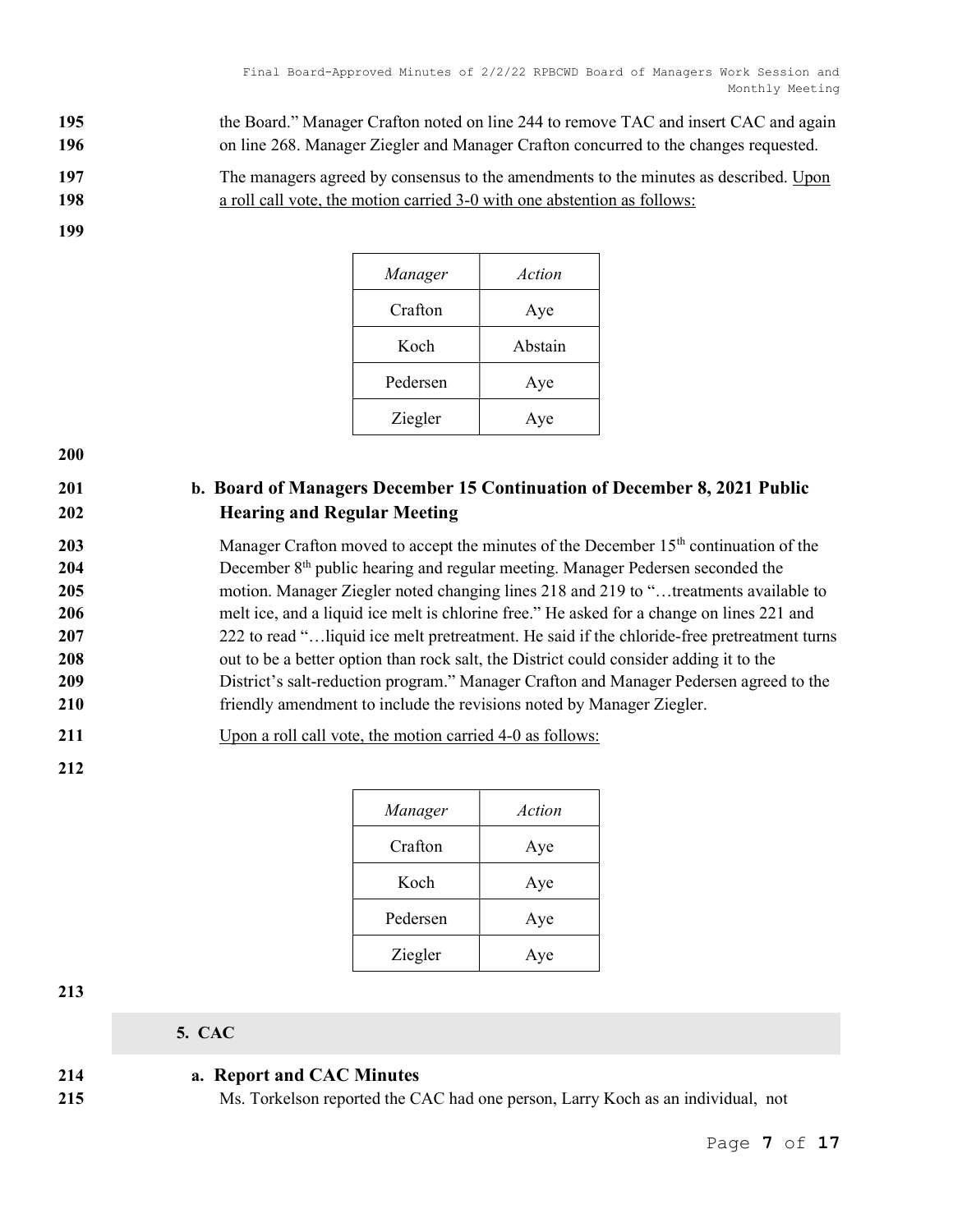| 216<br>217<br>218<br>219<br>220<br>221 | representing the Board, speak on Matters of General Public Interest on training for CAC<br>members and how the CAC conducts business. She said the CAC did not discuss the<br>items he raised, except the CAC chair did immediately implement the practice of taking a<br>roll call vote. Ms. Torkelson commented the practice is a lot easier when five people are<br>voting compared to twelve to fourteen people, which is the number of CAC members. She<br>noted the CAC set its 2022 calendar. |
|----------------------------------------|------------------------------------------------------------------------------------------------------------------------------------------------------------------------------------------------------------------------------------------------------------------------------------------------------------------------------------------------------------------------------------------------------------------------------------------------------------------------------------------------------|
| 222<br>223<br>224<br>225               | Ms. Torkelson said the CAC discussed the idea of a joint meeting between the CAC and<br>the Board of Managers once a year, such as when there is a workshop or action items of<br>interest to both the CAC and the Board. She said this would be one way to have the two<br>groups work together more closely.                                                                                                                                                                                       |
| 226<br>227<br>228<br>229<br>230        | Ms. Torkelson asked for clarification on the point raised in the Matters of Public Interest<br>that the sale of the Noble Hills property isn't going through. Attorney Smith said that<br>point is a matter of record that the purchase agreement conditions have not been met and<br>the purchase is not proceeding at this time.                                                                                                                                                                   |
| 231                                    | <b>Confirm Board Representative for February 21 CAC Meeting</b><br>b.                                                                                                                                                                                                                                                                                                                                                                                                                                |
| 232<br>233<br>234                      | Manager Pedersen volunteered to be the Board representative at the CAC's February 21st<br>meeting.                                                                                                                                                                                                                                                                                                                                                                                                   |
| 235                                    | c. Training                                                                                                                                                                                                                                                                                                                                                                                                                                                                                          |
| 236<br>237<br>238                      | Manager Koch discussed training he thought would be beneficial for the CAC and the<br>idea of joint training between the Board and CAC regarding laws and rules.                                                                                                                                                                                                                                                                                                                                     |
| 239                                    | d. Appointment to CAC                                                                                                                                                                                                                                                                                                                                                                                                                                                                                |
| 240                                    | President Ziegler reported the District received one additional application for the CAC.                                                                                                                                                                                                                                                                                                                                                                                                             |
| 241<br>242                             | Manager Crafton moved to appoint Mike Sorenson to the CAC. Manager Pedersen<br>seconded the motion. Upon a roll call vote, the motion carried 4-0 as follows:                                                                                                                                                                                                                                                                                                                                        |

| Manager  | Action |
|----------|--------|
| Crafton  | Aye    |
| Koch     | Aye    |
| Pedersen | Aye    |
| Ziegler  | Aye    |

Manager Koch recommended the District send a short letter of congratulations to Mr. Sorenson to welcome him to the CAC. The managers indicated agreement to the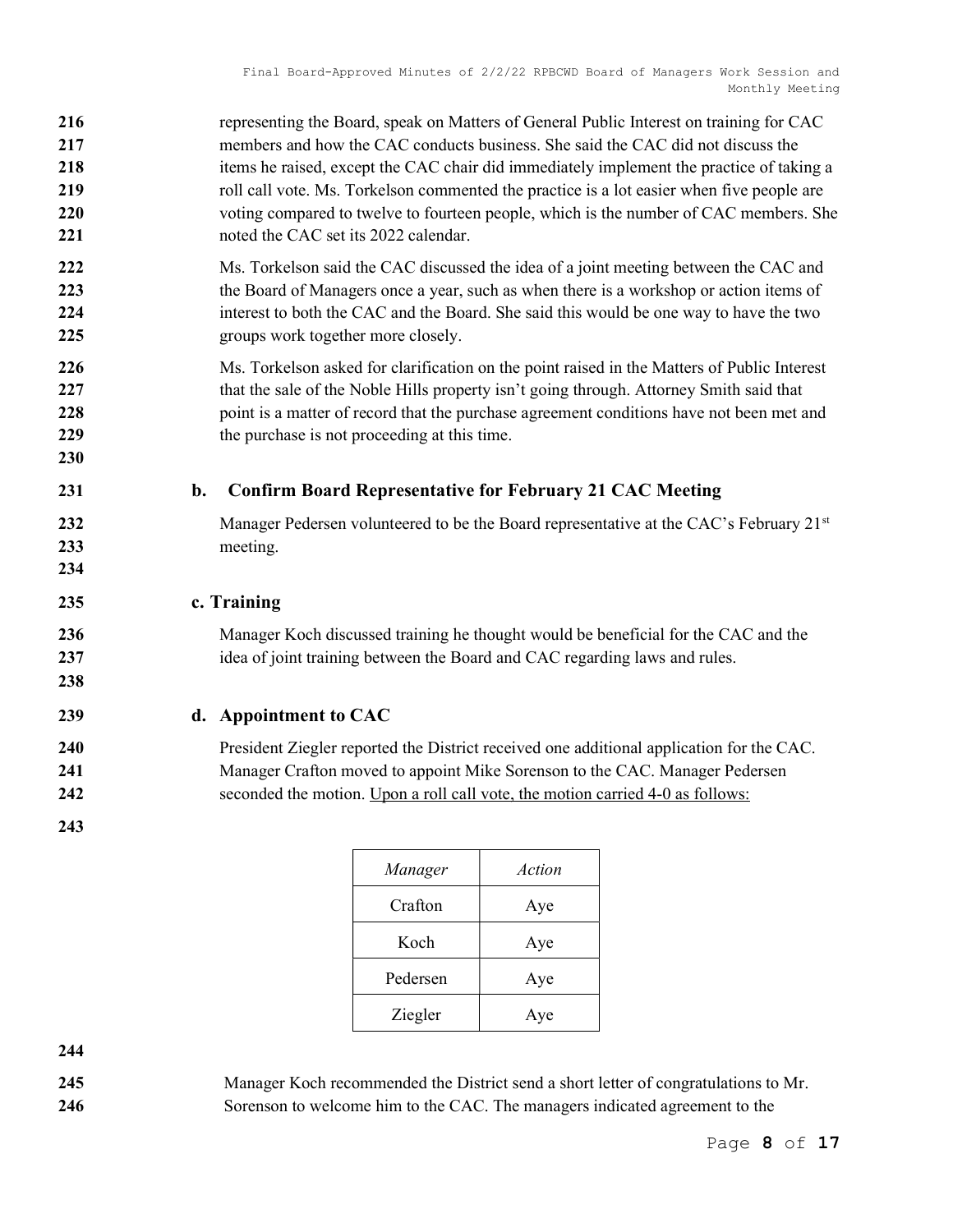247 recommendation. President Ziegler directed Ms. Bakkum to draft the letter for his 248 signature.

### 249

### 7. Consent Agenda

President Ziegler listed items on the Consent Agenda items as revised by the Board under Approval of the Agenda. Manager Pedersen moved to approve the Consent Agenda. Attorney Smith reminded the Board it approved adding items 8b and 8c to the Consent Agenda. Manager Pedersen amended her motion to accept the Consent Agenda as presented by President Ziegler and Attorney Smith. Manager Crafton seconded the motion.

255 The Consent Agenda included items 7c – Accept January Construction Inspection Report, 7d - 256 Approve Payment Application #2 for Rice Marsh Lake Water Quality Project, 7e Approve 257 Payment Application #3 for Middle Riley Creek Restoration, 7f – Approve Permit 2021-082 258 Mister Car Wash – Minnetonka as presented in the Board Action section of the Permit Review 259 Report, 8b – Accept December Treasurer's Report, and 8c – Approve Paying of the Bills.

- 260 Upon a roll call vote, the motion carried 4-0 as follows:
- 261

| Manager  | Action |
|----------|--------|
| Crafton  | Aye    |
| Koch     | Aye    |
| Pedersen | Aye    |
| Ziegler  | Aye    |

## 262

## 9. Closed Session

263 Manager Koch moved to go into closed session for the purpose of the performance evaluation of 264 the Interim Administrator Terry Jeffery. Manager Pedersen seconded the motion. Upon a roll call 265 vote, the motion carried 4-0 as follows:

| Manager  | Action |
|----------|--------|
| Crafton  | Aye    |
| Koch     | Aye    |
| Pedersen | Aye    |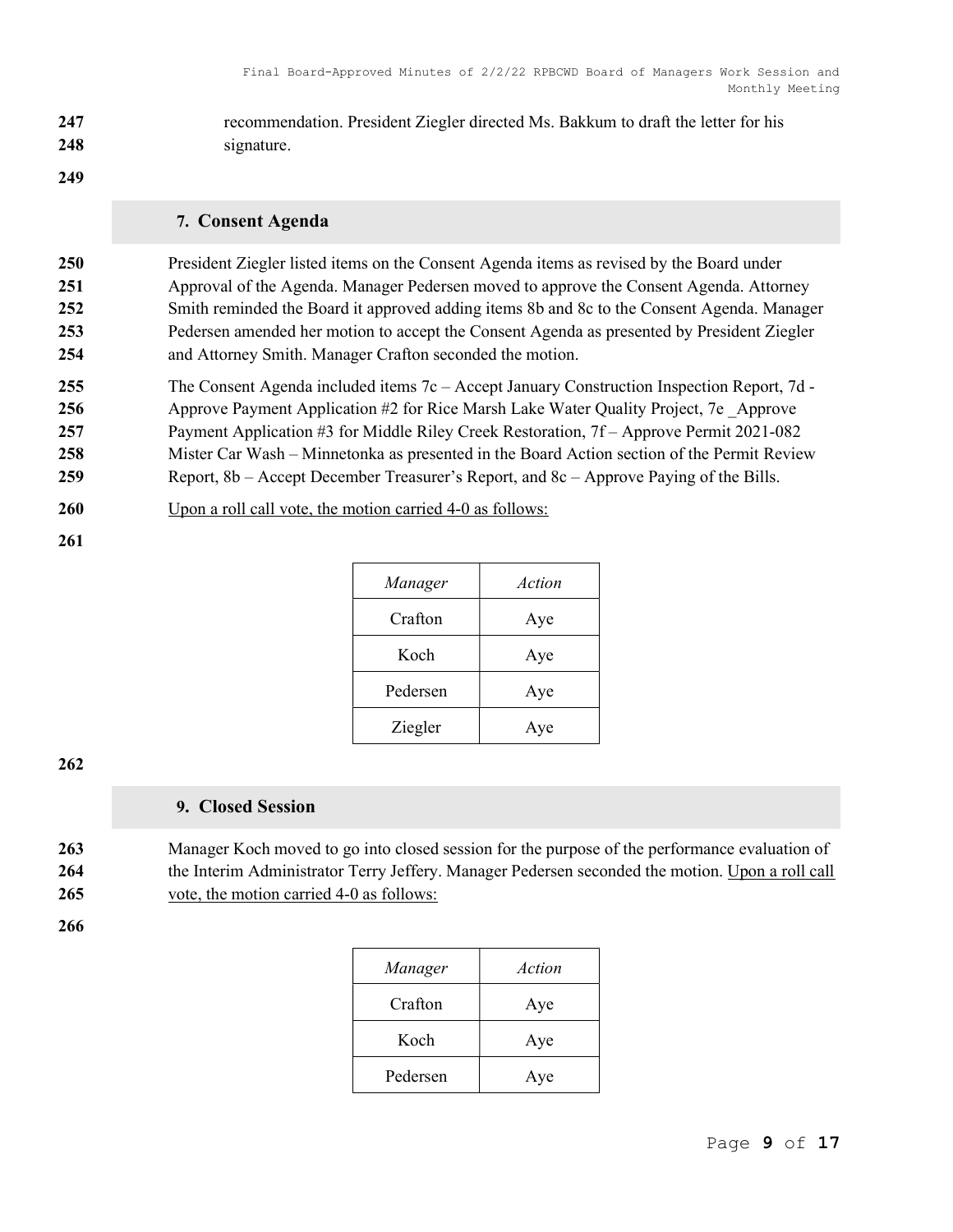|--|

268 At 7:54 p.m. the meeting moved into closed session.

269 After conducting the closed session, the Regular meeting reconvened. Manager Koch moved that

270 Be it resolved that the Board of Managers approves the leave requested by Mr. Jeffery as set forth

271 in the memo prepared by Attorney Smith dated February 2, 2022. Manager Pedersen seconded

272 the motion. Upon a roll call vote, the motion carried 4-0 as follows:

273

| Manager  | Action |
|----------|--------|
| Crafton  | Aye    |
| Koch     | Aye    |
| Pedersen | Aye    |
| Ziegler  | Aye    |

274

# 10. Appointment of Temporary Interim Administrator

275 Manager Ziegler summarized Barr Engineering's preparedness to take on the role of temporary 276 interim administrator and documentation of areas of conflict of interest. He suggested Amy 277 Bakkum take on tasks identified as conflicts of interest, such as financial tasks.

278 Attorney Smith displayed and went through the proposed resolution he drafted for the Board 279 regarding Appointing a Temporary Interim Administrator. He summarized the points in the 280 resolution, including:

281 • The District has had an interim administrator since March 15, 2021. 282 • The Board has approved a leave of absence of 30 days for Mr. Jeffery, until March 3, 2022. 283 • The District Engineer, Scott Sobiech, has current knowledge of District operations and is 284 willing to assume duties as temporary interim administrator during that time. 285 
Scott Sobiech proposes to provide such services pursuant to the existing services agreement 286 between Barr Engineering Company and the District. 287 • Task Order 38 identifies the District Administrator duties Scott Sobiech and Barr 288 Engineering will be responsible for. 289 Attorney Smith noted the importance of the Board identifying a single individual as being 290 delegated this temporary interim administrator responsibility by the Board, for example in order 291 to sign permits if necessary and other specific tasks, but with the understanding that Barr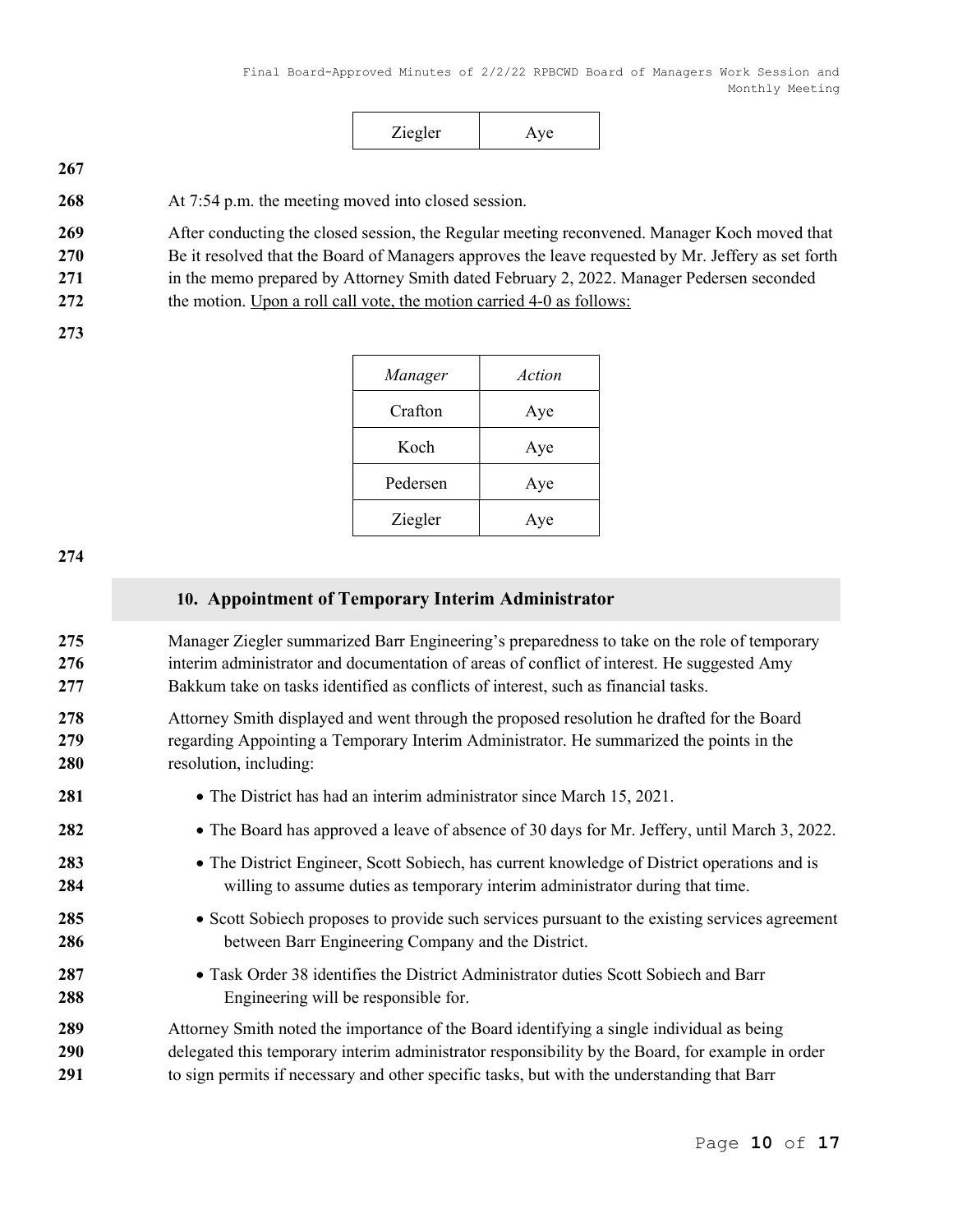- Engineering Company is providing the services pursuant to the existing binding services agreement.
- Attorney Smith went through the duties this proposed resolution does and does not assign to Mr. Sobiech.
- 296 Manager Pedersen moved to accept Resolution Appointing a Temporary Interim Administrator.
- Manager Crafton seconded the motion. Manager Koch said as a matter of principle he can't
- 298 approve something he hasn't had enough time to review. He said he is not opposed to contracting with Barr. He provided his feedback on the resolution. Manager Koch recommended laying this 300 item over until the managers have had time to review the resolution. He moved to lay this over to
- a continuance of this meeting at a time the Board decides on tonight. Manager Koch's motion
- 302 died due to lack of a second. Upon a roll call vote, the motion on the table carried 4-0 as follows:
- 

| Manager  | Action |
|----------|--------|
| Crafton  | Aye    |
| Koch     | Aye    |
| Pedersen | Aye    |
| Ziegler  | Aye    |

|                                                      | 8. Action Items                                                                                                                                                                                                                                                                                                                                                                                                                                                                                                                                                                                                                                          |
|------------------------------------------------------|----------------------------------------------------------------------------------------------------------------------------------------------------------------------------------------------------------------------------------------------------------------------------------------------------------------------------------------------------------------------------------------------------------------------------------------------------------------------------------------------------------------------------------------------------------------------------------------------------------------------------------------------------------|
| 305<br>306                                           | a. Items Pulled from Consent Agenda<br><b>Accept January Engineer's Report</b><br>i.                                                                                                                                                                                                                                                                                                                                                                                                                                                                                                                                                                     |
| 307<br>308<br>309<br>310<br>311<br>312<br>313        | Manager Koch asked staff questions about the draft term sheet, Riley Lake<br>alum treatment and additional core analysis, and if there is a tracking log in<br>place for calls or time staff spends on permit inquiries before they are formal<br>permit applications. Manager Koch asked staff to document his question "when<br>is the point where it's more than minimal that the District starts tracking" in<br>terms of time spent on conversations about permits before those inquiries are<br>formal permit applications.                                                                                                                        |
| 314<br>315<br>316<br>317<br>318<br>319<br>320<br>321 | Manager Koch asked about Task Ordre 29B Middle Riley Creek and if<br>additional funding is going to be needed. Engineer Sobiech said additional<br>funds are not being sought at this time, but the budget is close to being fully<br>expended, and he wants to analyze what any additional funding request might<br>be before the Board is approached with any request. Manager Koch asked Mr.<br>Sobiech to consider if there is an additional funding request, if it is a one-off<br>request or if there is anything the District should do to reduce costs on the part<br>of the District. Manager Koch asked for more details about Task Order 34 – |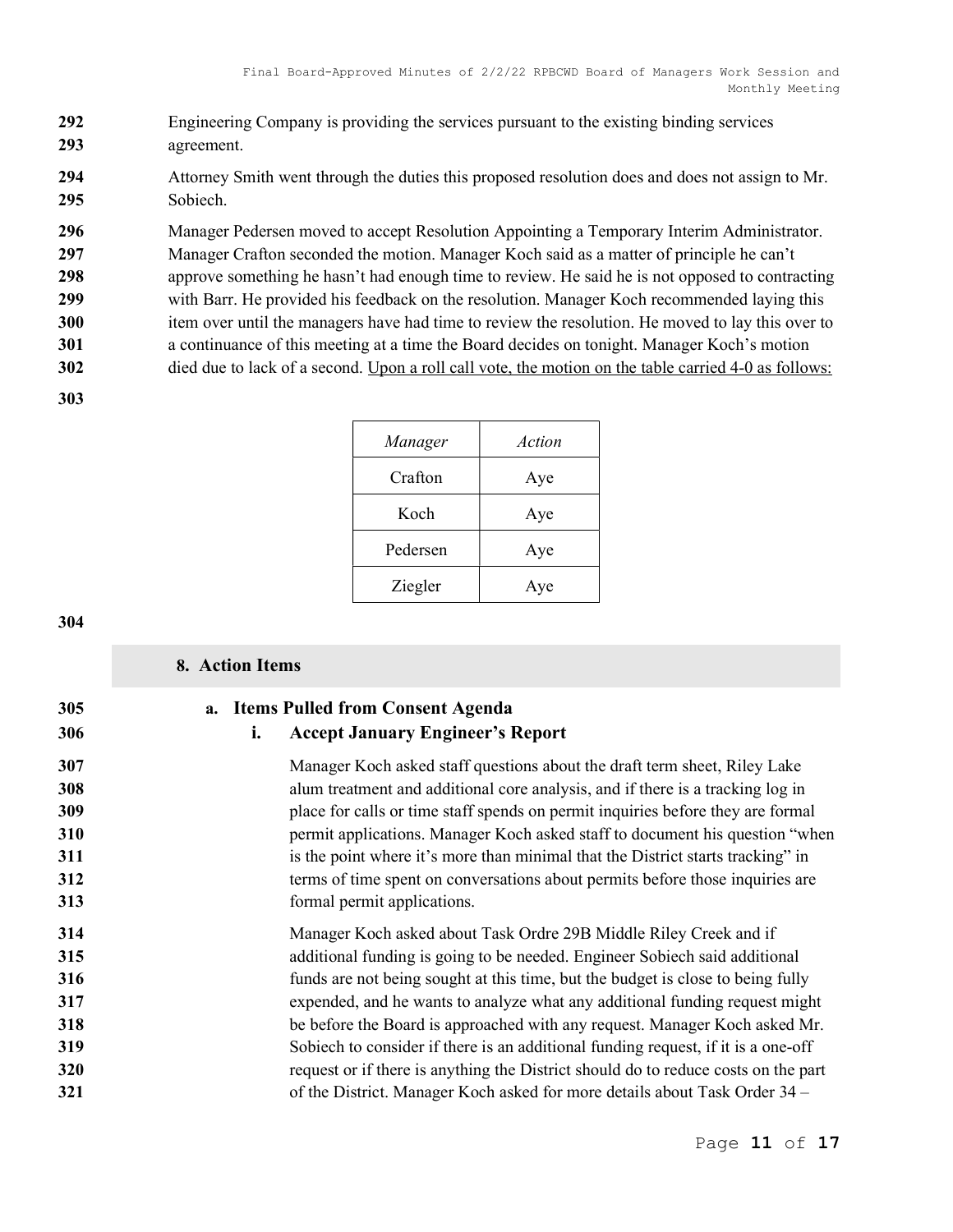- Lotus Lake Vegetation Management Plan. Mr. Sobiech said at this point the plan comprises looking at existing information to determine what the plan should include, and that plan will be brought to the Board for consideration as a draft and discussion on how to finalize it.
- Manager Koch moved to accept the January Engineer's Report. Manager Crafton seconded the motion. Upon a roll call vote, the motion carried 4-0 as follows:

| Manager  | Action |
|----------|--------|
| Crafton  | Aye    |
| Koch     | Aye    |
| Pedersen | Aye    |
| Ziegler  | Aye    |

# ii. Approve Resolution 2022-017 for Grant Agreement with Eden Prairie Schools for a Chloride Reduction Grant Funded by the Lower Minnesota Collaborative

Manager Koch said his concern is that since this is a grant and the District is 336 336 going to put money to buy equipment that the indemnification provision should 337 be stronger to make it clear that the District is just a funder and Eden Prairie is 338 338 going to protect this from the purchase/use and all the way through disposition 339 of this equipment. He said he would like to see the indemnification language tightened up and revised. Manager Koch said he has no problem with the grant, and he just wants to make sure the District is protected.

Manager Koch moved to authorize Attorney Smith to revise the indemnification language appropriately and provide a copy of the grant agreement for President Ziegler to sign. Manager Pedersen seconded the motion.

- Manager Crafton asked Attorney Smith to comment. Attorney Smith said he could take a look at that language, he understands Manager Koch's point, and it can be addressed. Attorney Smith said he understands the motion to be approval of the resolution subject to the District's legal counsel revising the indemnification language and authorization of President Ziegler to sign the grant agreement.
- Upon a roll call vote, the motion carried 4-0 as follows:
-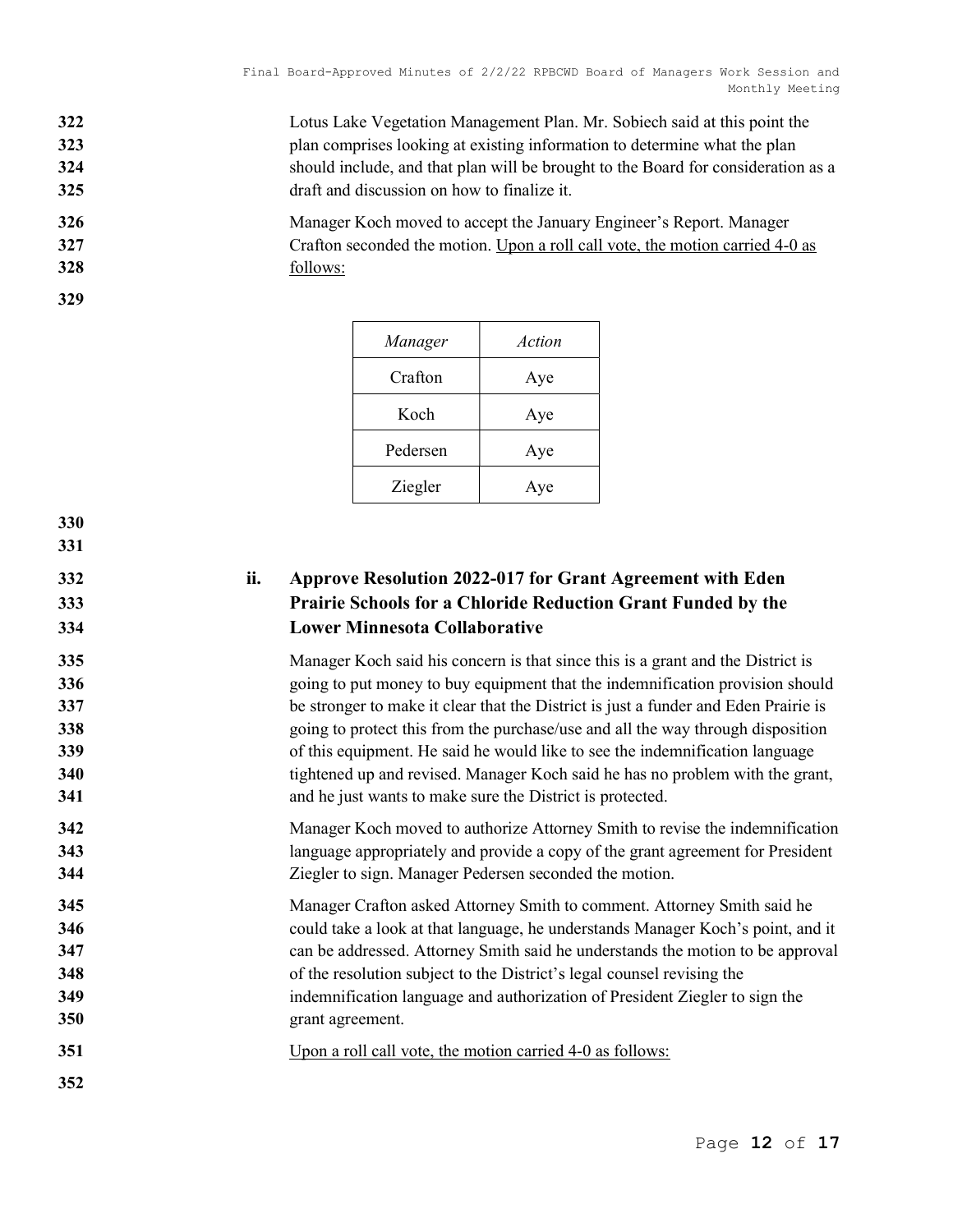| Manager  | Action |
|----------|--------|
| Crafton  | Aye    |
| Koch     | Aye    |
| Pedersen | Aye    |
| Ziegler  | Aye    |

Manager Koch brought up the topic of a Chanhassen grant agreement. Manager Koch moved to lay over the item, although not on the meeting agenda, to the Board's next meeting and to authorize Attorney Smith and President Ziegler to review the agreement to make sure it matches the request by the City of Chanhassen and appropriately indemnifies the District from liability arising from their program. Manager Crafton seconded the motion.

Ms. Forbes said she has communicated with the City of Chanhassen and there is 361 time to adjust the grant agreement. Manager Koch amended his motion to have staff Forbes and Mr. Smith review the agreement and present it at the next meeting. Manager Crafton pulled her second. Manager Koch and Manager Crafton discussed procedure about pulling motions off the table and if a second motion to lay an item over makes the first motion moot. Manager Crafton seconded Manager Koch's motion to lay the item over. Upon a roll call vote, 367 the motion carried 4-0 as follows:

| Manager  | Action |
|----------|--------|
| Crafton  | Aye    |
| Koch     | Aye    |
| Pedersen | Aye    |
| Ziegler  | Aye    |

369

368

370

- 
- 371 b. Accept December Treasurer's Report
- 372 Item moved to Consent Agenda.
- 374 c. Approve Paying of the Bills
- 375 Item moved to Consent Agenda.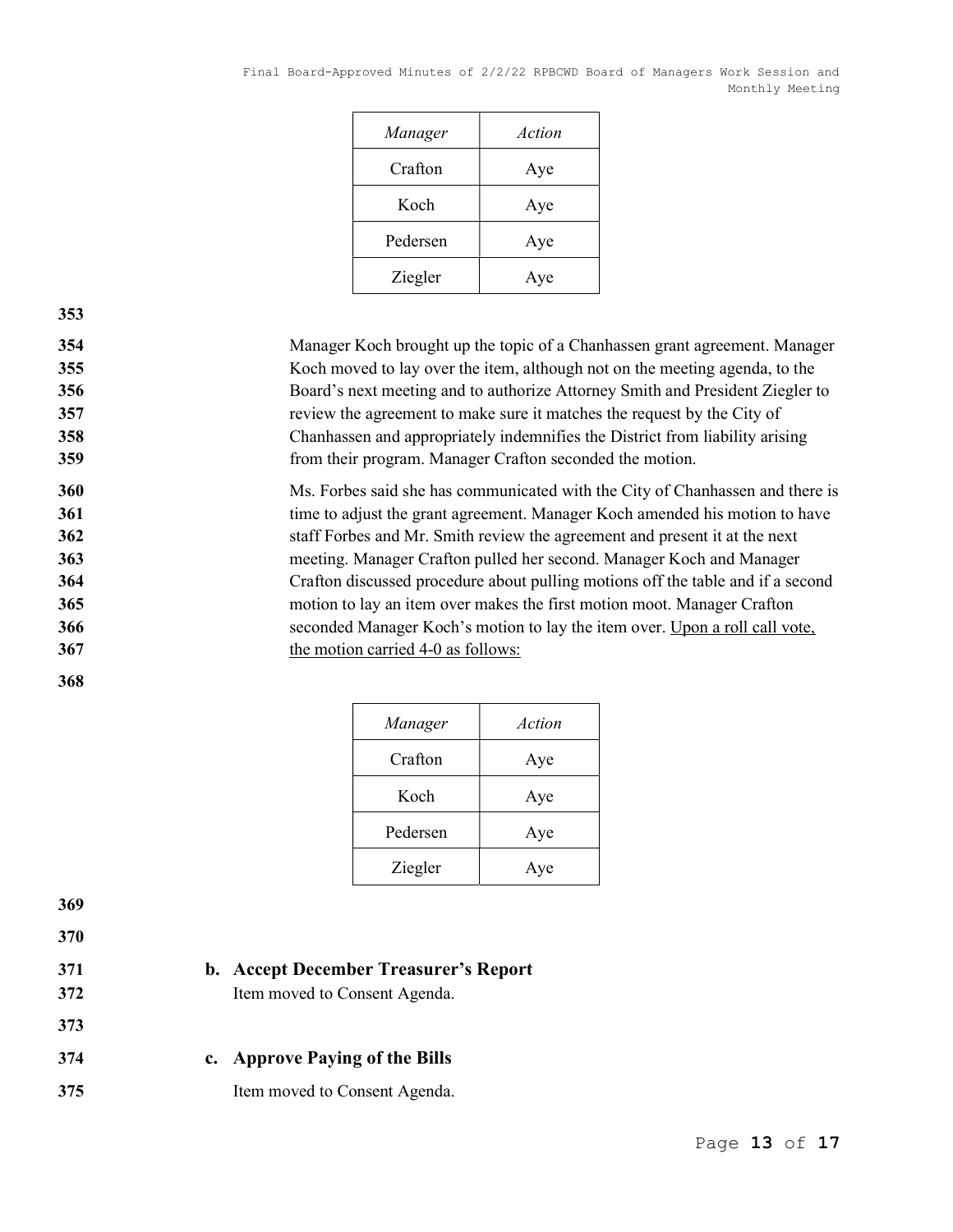| 376                                           |                                                                                                                                                                                                                                                                                                                                                                                                                                                                                         |
|-----------------------------------------------|-----------------------------------------------------------------------------------------------------------------------------------------------------------------------------------------------------------------------------------------------------------------------------------------------------------------------------------------------------------------------------------------------------------------------------------------------------------------------------------------|
| 377<br>378<br>379                             | d. Accept 2021 Scoresheet<br>Item laid over to the Board's next meeting.                                                                                                                                                                                                                                                                                                                                                                                                                |
| 380<br>381<br>382                             | e. Approve Final Reconciliation<br>Item laid over to the Board's next meeting.                                                                                                                                                                                                                                                                                                                                                                                                          |
| 383<br>384<br>385                             | <b>Approve Fee Schedule</b><br>f.<br>Item laid over to the Board's next meeting.                                                                                                                                                                                                                                                                                                                                                                                                        |
| 386<br>387<br>388                             | <b>Lotus Lake Violations Report</b><br>$\mathbf{g}_{\bullet}$<br>Item laid over to a future Board meeting.                                                                                                                                                                                                                                                                                                                                                                              |
|                                               | 10. Informational Items                                                                                                                                                                                                                                                                                                                                                                                                                                                                 |
| 389<br>390<br>391                             | <b>Duck Lake Outlet Elevation</b><br>a.<br>Item laid over to a future Board meeting.                                                                                                                                                                                                                                                                                                                                                                                                    |
|                                               | 11. Discussion Items                                                                                                                                                                                                                                                                                                                                                                                                                                                                    |
| 392<br>393<br>394<br>395<br>396<br>397<br>398 | <b>Attorney Report</b><br>a.<br>Attorney Smith recommended that at this time the Board go into closed session for<br>purposes of receiving confidential litigation advice concerning legal strategy in the<br>Spring Valley Friends versus Riley Purgatory Bluff Creek Watershed District matter.<br>Manager Pedersen moved to go into closed session as described by Attorney Smith.<br>Manager Koch seconded the motion. Upon a roll call vote, the motion carried 4-0 as<br>follows: |
| 399                                           |                                                                                                                                                                                                                                                                                                                                                                                                                                                                                         |

| Manager  | Action |
|----------|--------|
| Crafton  | Aye    |
| Koch     | Aye    |
| Pedersen | Aye    |
| Ziegler  | Aye    |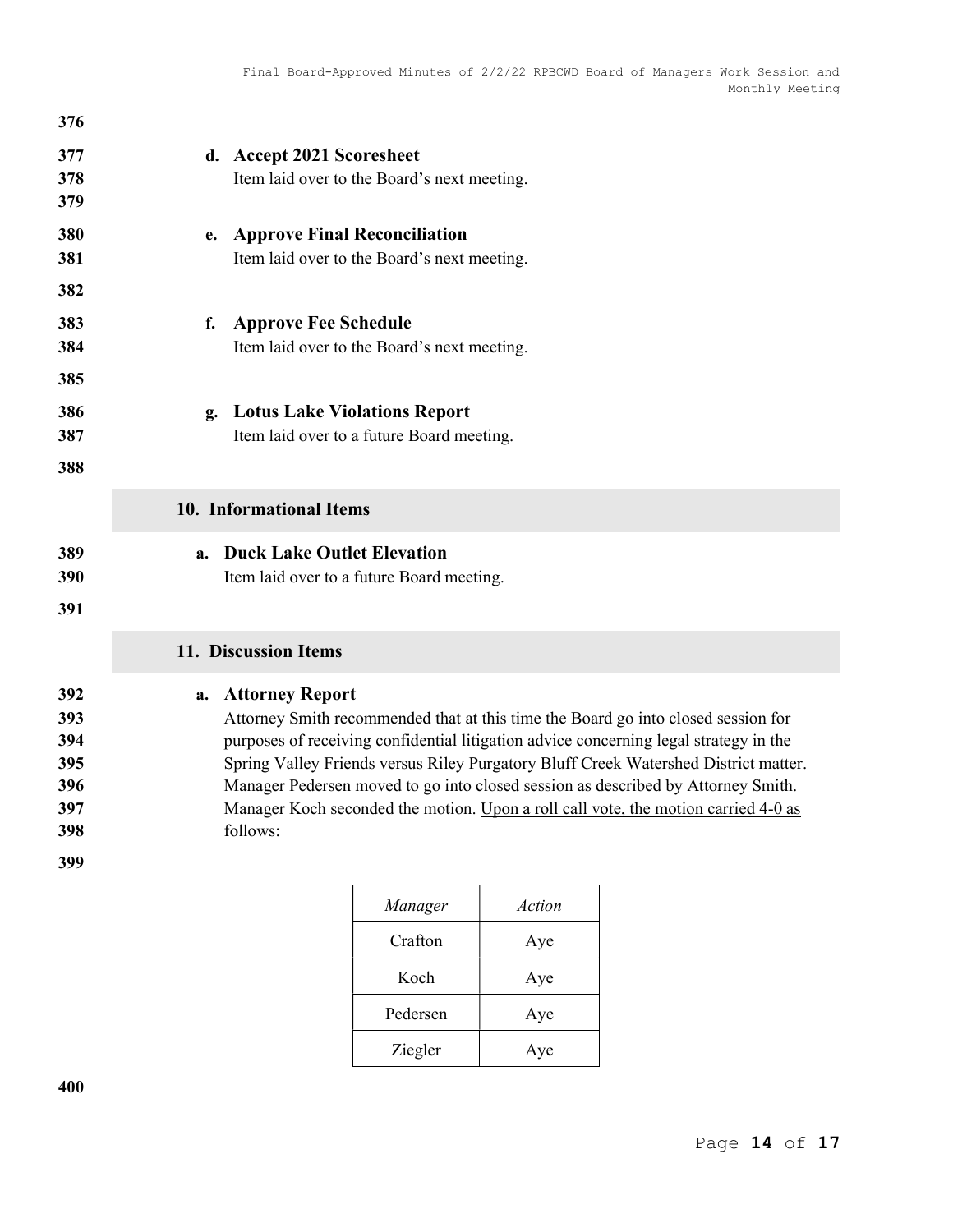| 401                                           | The Board moved into closed session at 9:08 p.m.                                                                                                                                                                                                                                                                                                                                                                                                                                                                                                                                                                                   |
|-----------------------------------------------|------------------------------------------------------------------------------------------------------------------------------------------------------------------------------------------------------------------------------------------------------------------------------------------------------------------------------------------------------------------------------------------------------------------------------------------------------------------------------------------------------------------------------------------------------------------------------------------------------------------------------------|
| 402                                           | The Board reconvened its regular meeting at 9:38 p.m.                                                                                                                                                                                                                                                                                                                                                                                                                                                                                                                                                                              |
| 403<br>404<br>405<br>406<br>407<br>408        | <b>b.</b> Engineer Report<br>Engineer Sobiech said he received word today that the University of Minnesota has<br>completed its wakeboard study. Manager Koch said he was sent a link and he will<br>forward it to Engineer Sobiech. Engineer Sobiech said he will forward the link to the<br>managers and staff.                                                                                                                                                                                                                                                                                                                  |
| 409<br>$c_{\cdot}$                            | <b>Administrator Report</b>                                                                                                                                                                                                                                                                                                                                                                                                                                                                                                                                                                                                        |
| 410<br>411                                    | Temporary Interim Administrator Sobiech said he has nothing to report in this capacity.                                                                                                                                                                                                                                                                                                                                                                                                                                                                                                                                            |
| 412                                           | d. Managers' Report                                                                                                                                                                                                                                                                                                                                                                                                                                                                                                                                                                                                                |
| 413<br>414<br>415<br>416<br>417<br>418<br>419 | Manager Pedersen reported on the search to find a consultant to help the Board search for<br>a permanent District Administrator. She said after contacting nine consultants she has<br>found two she believes are qualified, willing, and able to assist the District. Manager<br>Pedersen provided more details about the two consultants and the individuals who would<br>work with the watershed. She talked about the information the consultants provided about<br>their typical processes, including that they usually work with a personnel committee or<br>other representative subset.                                    |
| 420<br>421<br>422<br>423<br>424<br>425<br>426 | Attorney Smith commented on the legal framework of the process. He said there are<br>sensitive issues about the Open Meeting Law and the Data Practices Act in this process.<br>Attorney Smith said Smith Partners has worked with a lot of watersheds to design a<br>process that complies and meets the needs. He said a key thing to be aware of is once<br>someone is deemed to be a finalist for a position, their information is public. Attorney<br>Smith explained there is a fair amount of sensitivity that revolves around the decision to<br>become a finalist and then to be identified as a finalist.                |
| 427<br>428<br>429<br>430<br>431               | Attorney Smith said there is a process and some amount of legal interpretation around the<br>creation of a committee that takes on a search process and how public that business needs<br>to be. He said Smith Partners has developed a process that allows a subgroup of Board<br>members to take initiative and have a greater level of involvement if that is the desire of<br>the Board.                                                                                                                                                                                                                                       |
| 432<br>433<br>434<br>435<br>436<br>437<br>438 | Attorney Smith said a critical item throughout the process is that all information has to be<br>equally accessible to all Board members, so the Committee is not performing a function<br>of delegated decision-making in any way. He said he could provide the information he<br>just summarized in a more detailed memo. Attorney Smith said if the Board wants two<br>Board members to take the lead, then he would want to carefully consider if it could be<br>two members of the Personnel Committee because it is an existing standing committee of<br>the Board, and he thinks that changes the Open Meeting Law analysis. |
| 439<br>440                                    | Attorney Smith said if the Board wants to designate two managers or one manager to take<br>the lead in launching the search process, not the selection process, then legal counsel will                                                                                                                                                                                                                                                                                                                                                                                                                                            |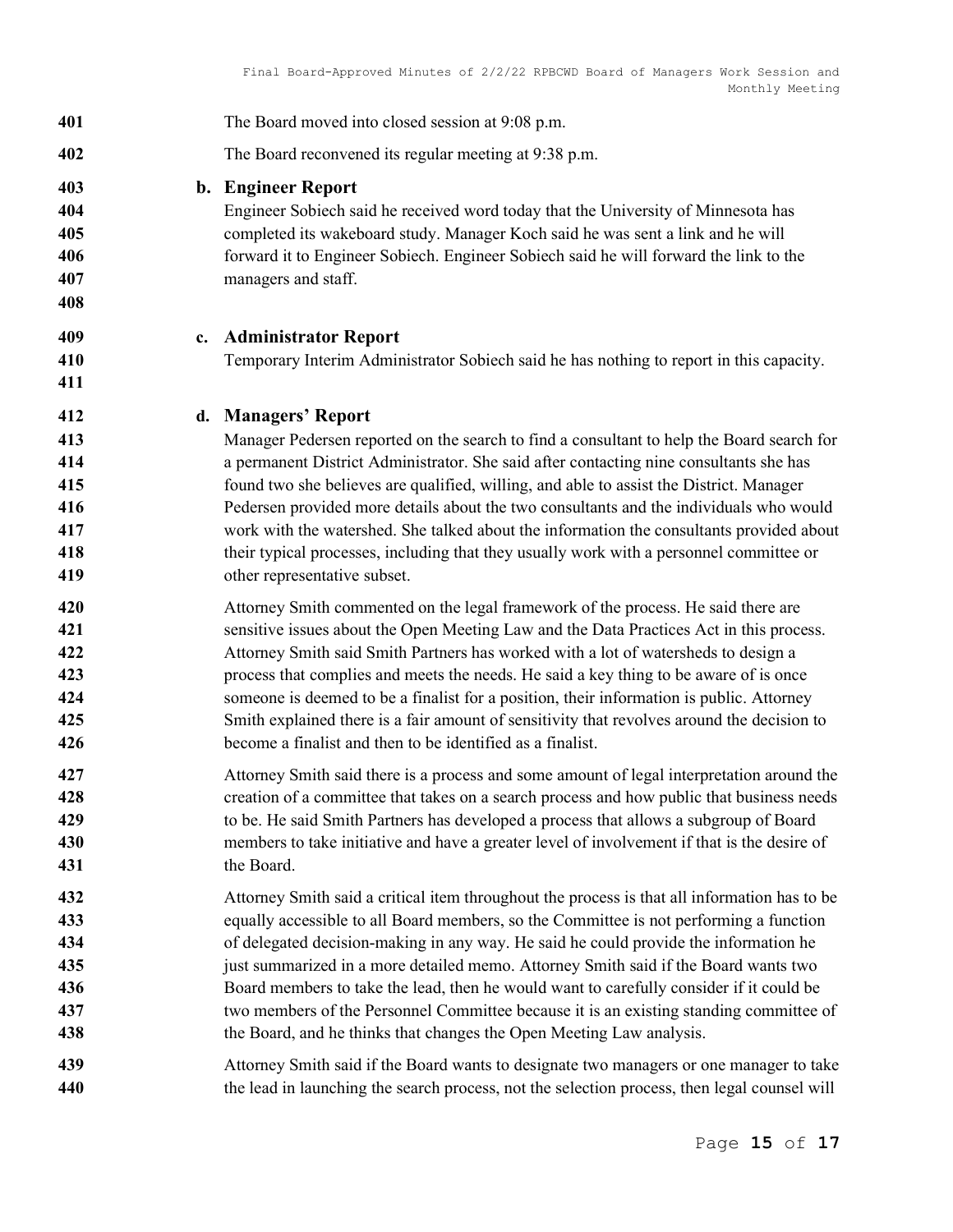- make sure the process is designed to make sure all information is equally accessible, with safeguards, to all Board members.
- Manager Koch moved to authorize Attorney Smith to put together a memo on the proper
- procedures to be applied in the search for a permanent administrator and to authorize
- Manager Pedersen and the Personnel Committee to gather the information on the search firms and to bring that to the Board at its next meeting. Manager Ziegler made the
- friendly amendment that instead of using the Personnel Committee, to just have Manager
- Pedersen lead the process. Attorney Smith clarified his point was that once the search process commenced, there should be a difference between the Personnel Committee and the lead managers in the permanent District Administrator search process. He said for the mere purpose of bringing search consultant proposals to the Board, it's not an issue.
- Manager Ziegler withdrew his amendment and seconded Manager Koch's motion.
- Manager Pedersen asked if the Board wants the consultant proposals at its next regular Board meeting or if there should be a special meeting before the March regular Board meeting. The managers discussed continuing this item at the continuation of this meeting, date, and time to be set. The Board directed Attorney Smith to prepare the memo on process and procedure as discussed.
- Manager Koch amended his motion to add amending the meeting agenda to include the consultant topic and to continue the meeting to Wednesday, February 9 at 9 a.m. Manager Pedersen seconded the motion. The managers and staff discussed meeting time. Manager Koch made the friendly amendment to his motion to set the meeting time for 11 a.m. Manager Pedersen accepted that friendly amendment.
- Upon a roll call vote, the motion carried 4-0 as follows:
- 

| Manager  | Action |
|----------|--------|
| Crafton  | Aye    |
| Koch     | Aye    |
| Pedersen | Aye    |
| Ziegler  | Aye    |

466 At 9:55 p.m. the meeting was continued to 11:00 a.m. on February  $9<sup>th</sup>$ .

- 468 e. Governance Committee Report
- [Item continued to February  $9<sup>th</sup>$ .]
-